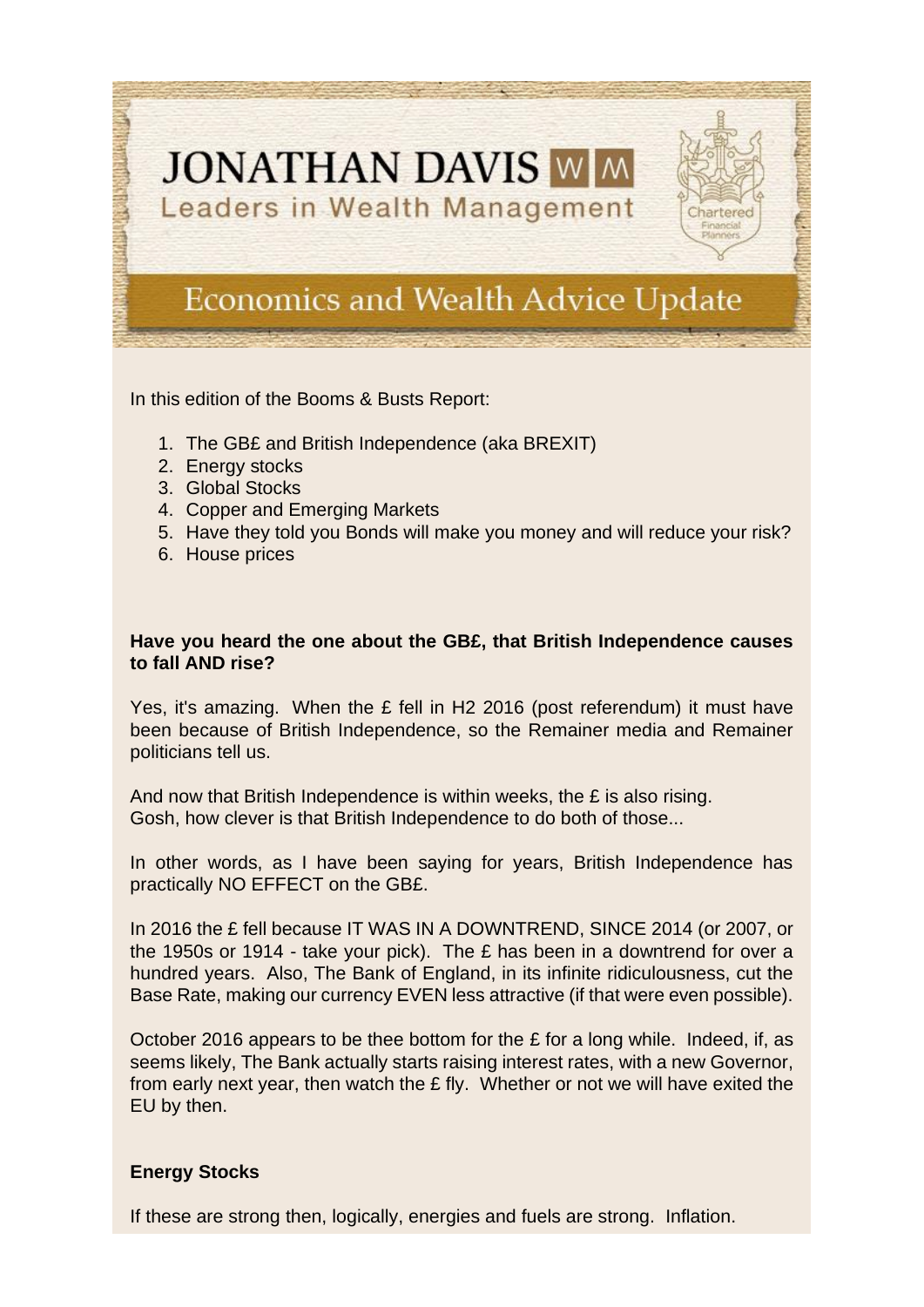**Global Energy stocks**, over the last 10-15 years have been in bull and bear markets.

It seems to me the bottom for years was seen in early 2016. Clearly, it is taking a long time to get going. But the weight of evidence is that Global Energy share prices will get going. The companies, in question, are the likes of Exxon (Esso in the UK), Shell, Total et al.



Now look at **Exxon**, the largest public energy company in the world, **vis-a-vis the the US stock market**.



Exxon is at the relative cheapest SINCE THE 1970s. This is astonishing. It seems to me this incredibly low relative valuation will not sustain. Indeed, energy companies will have their day and rise, relative to the wider market, for years.

We have had low inflation, indeed, falling inflation for decades. One of the many reasons is the cost of energy has been falling and falling. There comes a point when it stops falling.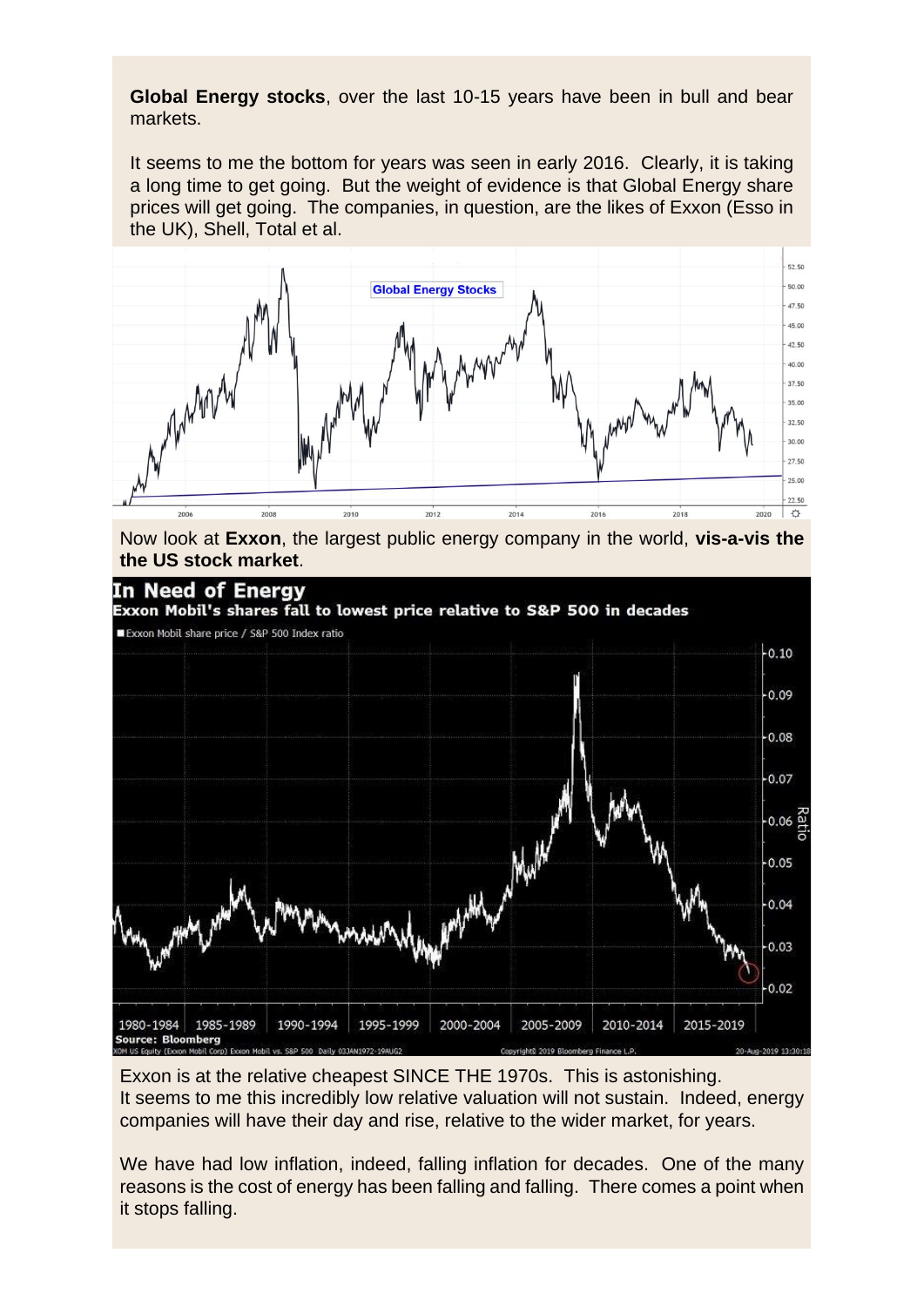If and when energy costs rise, expect inflation, as well as huge growth in energy stock prices. Also, expect higher interest rates.

Or maybe you were thinking interest rates would stay at All Time Lows for ever. It isn't likely.

# **Global Stocks**

If energy stocks rise, relative to the wider market, it does not mean, at all, that the wider market falls. On the contrary, just that energy companies' prices will rise faster than stocks, generally.

Look at **Global Stocks**, top 100 companies.



It's curious. Pick up a newspaper, listen to the news, watch the TV. Everywhere you go, and every pundit you hear, it's Recession, Recession, Recession everywhere and it's going to be huge.

Yet...according to officials, everywhere, the US will grow some 2% this year and 2020.

The UK will grow some 1% this year and next year.

The global economy will grow around 3% this year and next.

And the pundits can't say why the growth rates will not happen.

Well, a recession this year is not going to happen. Nor is it likely in 2020. As you know, I have been bullish for the last 2-3 years, while the bulk of commentators have been bearish.

**Stock markets are near or at All Time Highs.** Stock prices are excellent forecasters. They are not forecasting recession. Stock prices are not random. They are the ACTIONS of all the millions of stock market participants, globally. Not the WORDS. Words are cheap. Actions speak louder than words.

It is true they are at the same level, or similar, to nearly 2 years ago.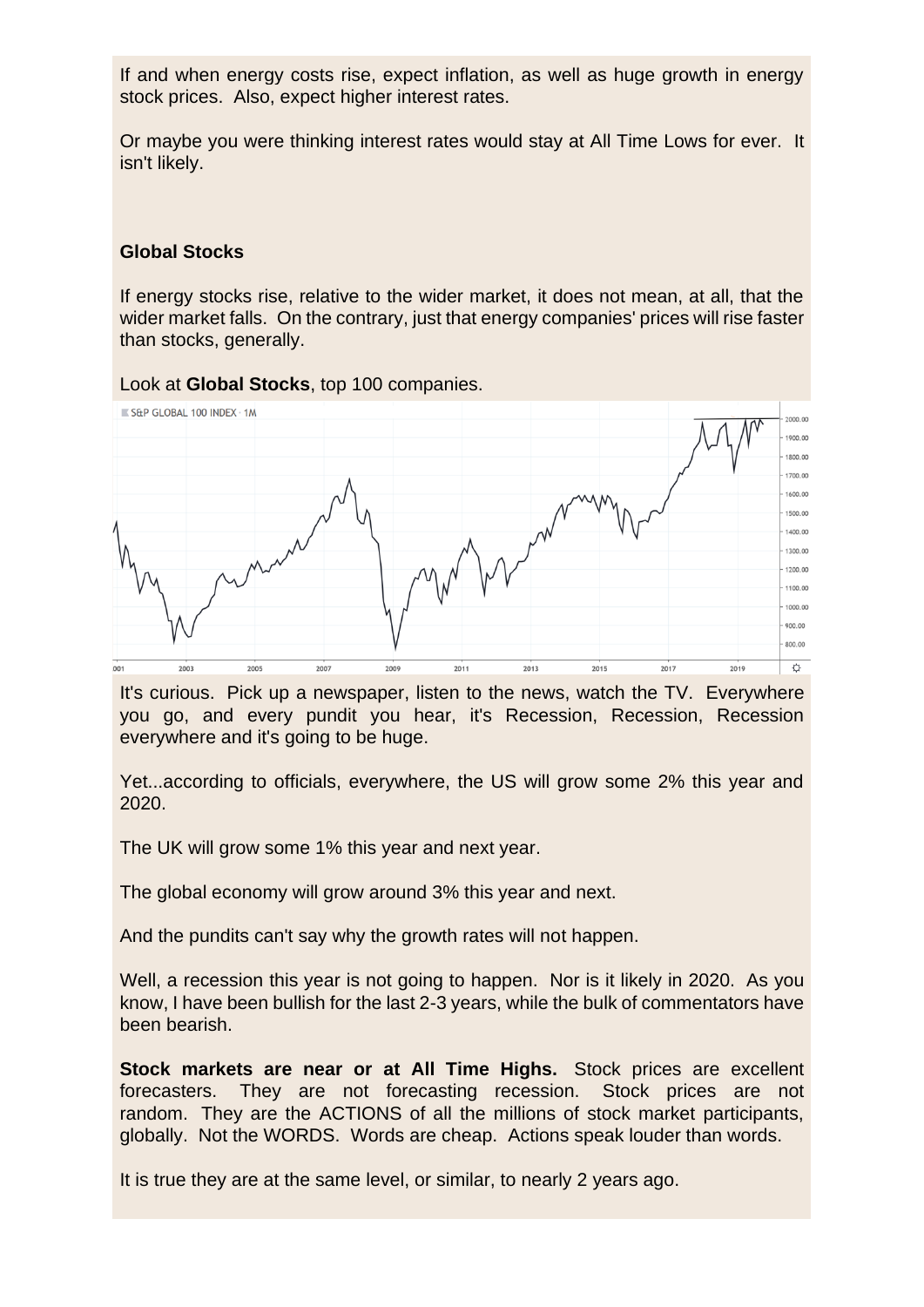Many are saying, global stock prices can't break through. Prices have topped and will crash.

I see it as prices rose, fast and furiously, in 2016 and 2017 (50%!) and the markets need time to take that on board. Since January 2018, prices have been no higher and have already had a correction of over 15%, and recovered, completely.

Global Stocks have already had their correction.

As I have said, repeatedly, it seems to me that Boxing Day 2018 was the start of a new multi year global stocks bull market.

Many readers will have taken on board the idea - that is often trotted out - that we are due a stocks' crash because we haven't had a bear market since the huge one which ended in Spring 2009.

As I see it they are very wrong to think like that and those who preach it are selling something which is extremely unhelpful (or worse).

Commonly, we say a fall of 20% in stocks is a bear market. Why? Why does it have to be 20%? Why not 30%? Or 15%? It can. It is a myth that a 19% fall is not a bear market.

Global stocks fell 21% in 2011, from their peak. Prices fell 17% in 2015. And fell 16% to Christmas Eve 2018.

As I see it, we have had THREE global stocks' bear markets in the last decade. Contrary to consensus that says we haven't had even ONE.

We are not DUE a crash. If anything, we are DUE a bull market!

And, as I see it, with the global economy growing reasonably well - not hugely or recessionary - the next cycle in global stocks growth will be led by Emerging Markets (EMs), with Developed Markets trailing (but also rising).

#### **And the EM rise, along with energy and other commodities rising, will be inflationary.**

All the bears and 'deflationistas' are eager to point out all the world's travails, eg China/Hong Kong, Germany, Iran, Venezuela, Turkey, South Africa, British Independence, Euro Banks et al. There are at least a baker's dozen of problems which could bring global-sized problems.

But... if the problems were so bad, how is it we still have global economic growth? If so bad, how is it we do not see Copper - which is so important to the global economy - crashing?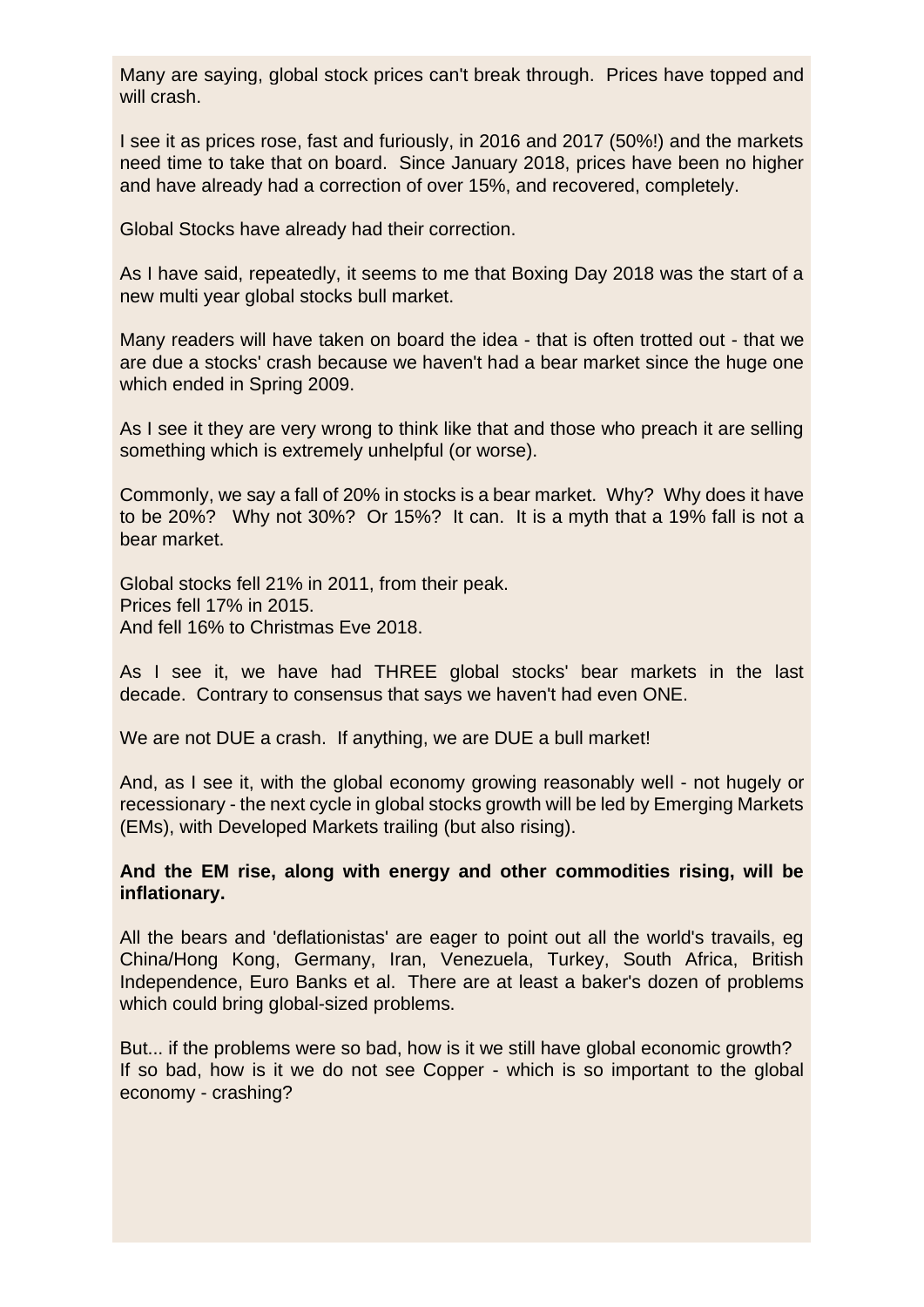

After over a decade and a half, the price of copper - used in telecommunications, car manufacturing, tall building construction, power generation and transmission, industrial equipment and household appliances - is trending up. An average car has nearly A MILE of copper wiring inside.

# **Copper is hugely important to economic growth.**

And the price of copper is not doing what bears suggest it should.

Sure, it's not at the heady heights of 2011 - the peak of the commodities' cycle - and it has fallen from then. Thus, we had deflation in commodities to the end of 2015. Since 2016, copper has net risen. If it takes off from around here, expect inflation folks. Along with higher (much higher) commodity prices, generally, and interest rates...

And, incidentally, look at **Emerging Markets (index) and Copper** on one chart.

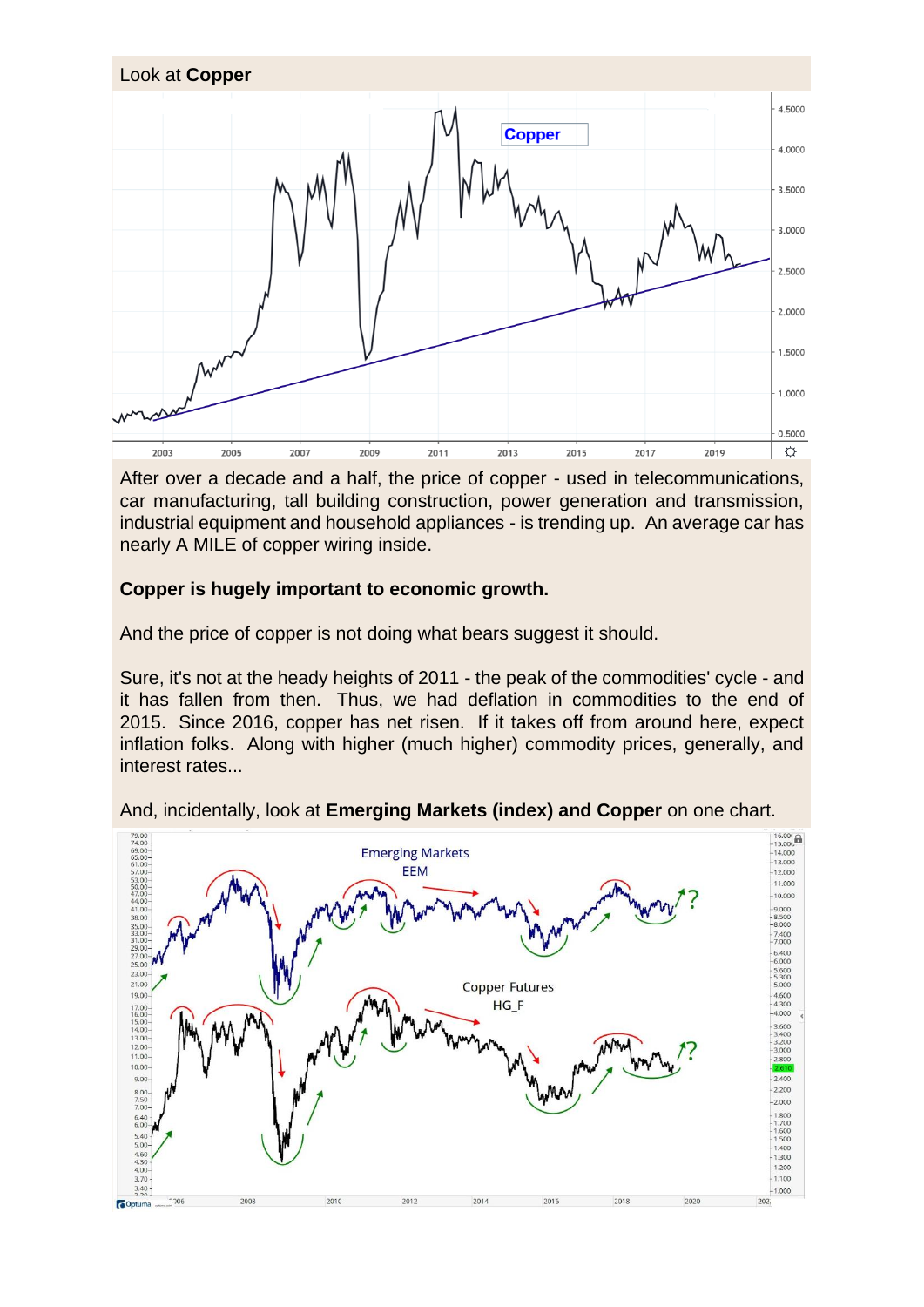It seems to me they move, pretty well, hand in glove. This is unsurprising, since most commodities' productions are the backbones of Emerging Market economies.

**So, reasonably, we can say that if we see continued strength in EMs, we can expect to see this too in copper and other commodities. Inflation. Interest rates.**

It seems to me, we will.

# **Bonds**

They tell you that Bonds, in a portfolio, reduce your capital risk. They say, as shares go up, Bonds go down and vice versa.

Total nonsense.

For decades, as shares have risen, as have Bonds. Clearly, as inflation falls, Bond prices will rise.

Look at this decade of Global Stocks prices relative to UK Bond (Gilts) prices.



Global Stocks have risen more than Gilts. The question is - does the outperformance continue or do stocks lose value vis-a-vis Gilts?

What have I been writing for 2-3 years, and, repeatedly, in this Booms & Busts Report? On the weight of evidence, inflation should rise.

If inflation rises, Bond prices will fall.

If inflation rises, it will not be for a year or two. It will be for a decade or two!

Bond prices are at risk of falling for 10 or 20 years.

Most portfolios have 20-40% in Bonds. And, in 'Diversified Portfolios' (which the bulk of folk have) this percentage doesn't much change through the years.

Good luck with that!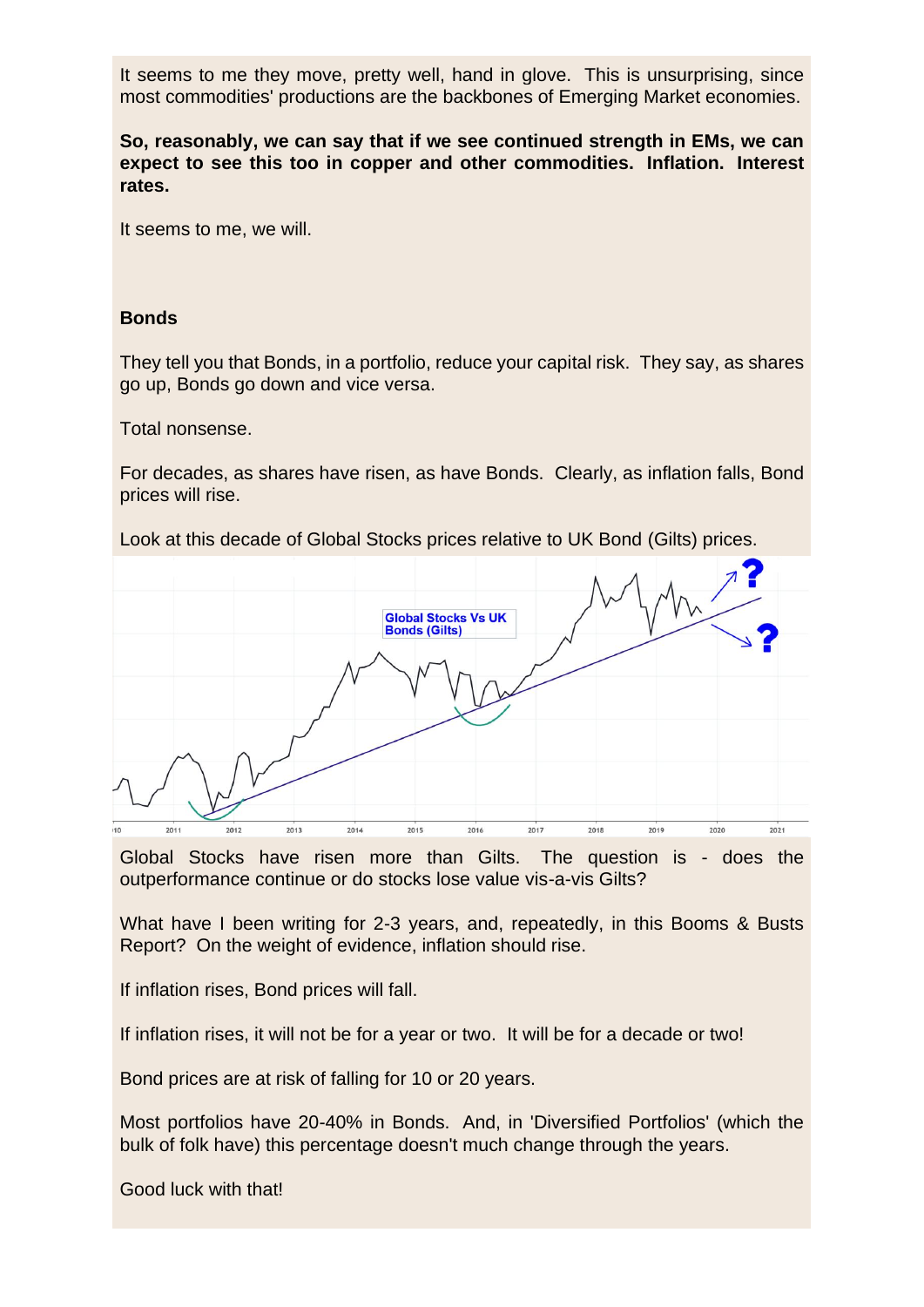**If you see inflation rising, and interest rates rising, ask yourself why your Wealth Manager has you in long term losing positions (Bonds) ...**

**Added to that, I forecast that, by next year, we'll be hearing and reading of central banks changing the generally accepted 2% inflation target. The target will increase to 3 or 4 %.**

**By letting inflation rise, they will be able to slow the rate of increase in interest rates that, otherwise, they would need to keep inflation sub 2%.**

**Interest rates will still rise, but more slowly than needed for current inflation targets.**

#### **House prices**

You may recall, 2 years ago, I forecasted a 16% fall in London house prices, from the peak in July 2017, to the end of 2020.

Of course, everyone laughed. Nothing new there, then.

So, let's see where we are.

#### **Asking Prices**



**1.** Asking Prices' changes in London have been lower than the national picture since mid 2016. Indeed, asking prices, in London, have been falling since early 2017, apart from a few months.

#### **Prime Central London**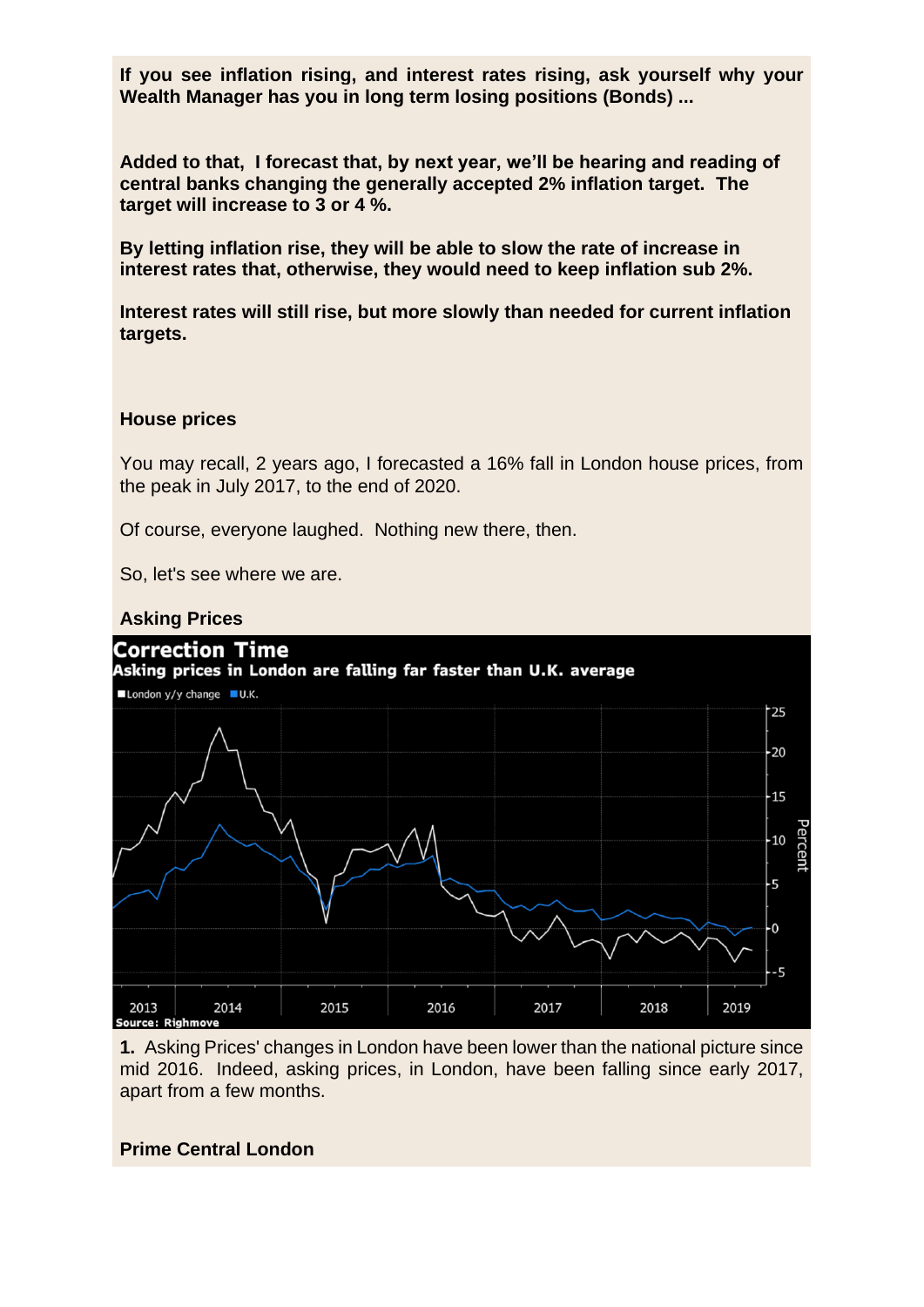

**2.** South Kensington (like 90210 / Prime Central London) house prices have fallen 20% since the peak in as long ago as 2014. [Nothing to do with British Independence!]



**Falls are spreading out from Central London**

3. In mid 2018, year-on-year falls were seen across London.

6 months later, outside London in the 'Home Counties' too.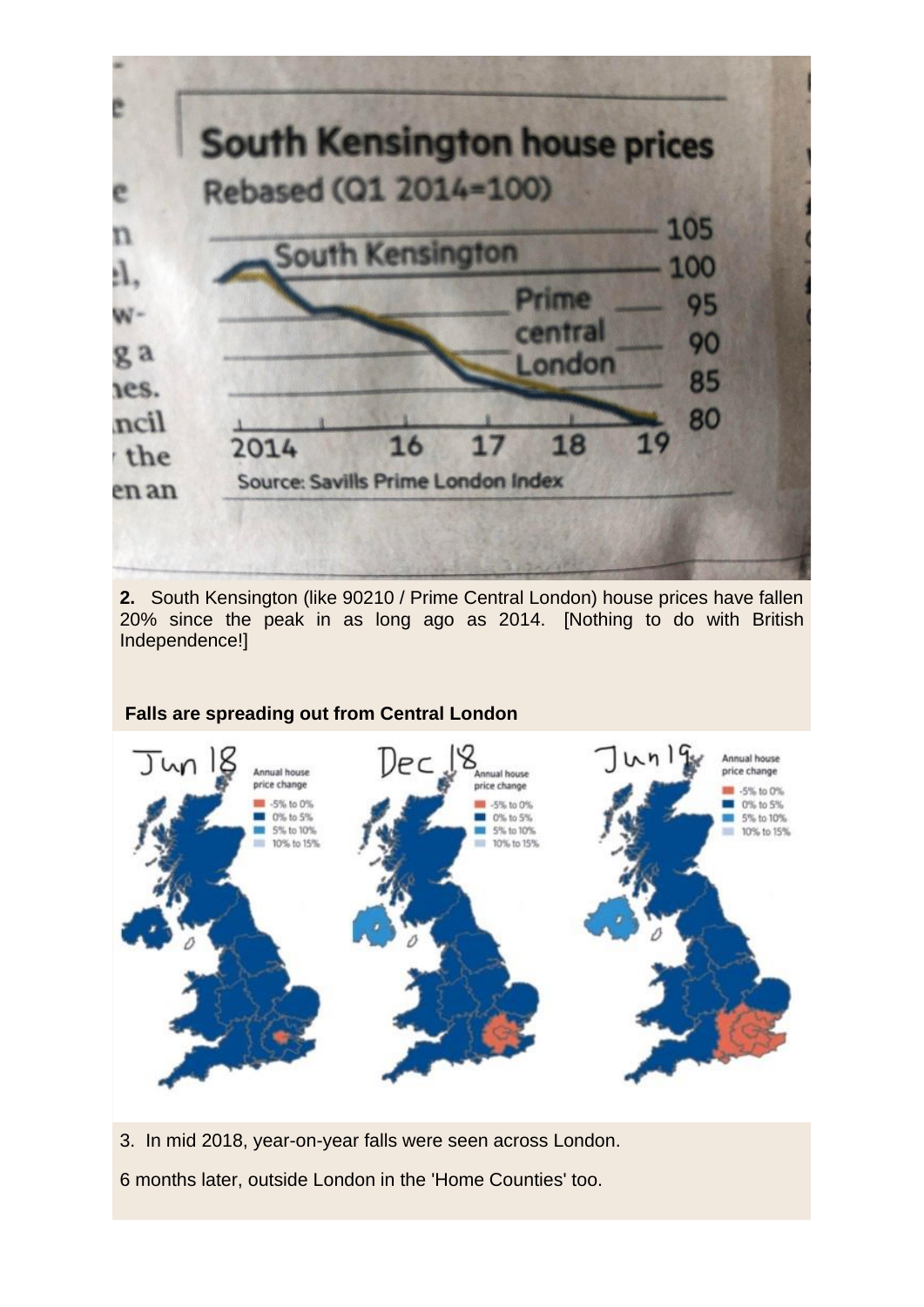6 months further on (June 2019), the y-on-y falls have spread to the entire South East of England.

This is not suggestive of a strong market.

Brits know that what happens for London house prices, tends to spread to the rest of the country.

London actual selling prices are still only marginally down on July 2017, even though asking prices have fallen for over 2 years, and Central London prices have fallen for materially longer. As we know house prices are really sticky to the downside.

However, there is still some 15 months to the end of next year. No doubt Boris Johnson's government will do whatever it can to push prices up. It's what politicians do.

However, if interest rates rise 1 or 2 or even 3 times over the next year - it's possible - it seems to me the damn will burst.

#onverra

And the bigger picture of house prices against inflation is notable.

# **Real house prices**



Inflation-adjusted house prices peaked, in the UK, over a decade ago. And we see a lower high, in the Help-To-Buy bounce, suggestive of a downtrend. Still to be confirmed. Confirmation will come with a level below the 2013 low. (Lower high and lower low.)

(Help to Buy? How Orwellian can you get?)

It's not just London. I read that Manhattan prices are down for the 4th straight year.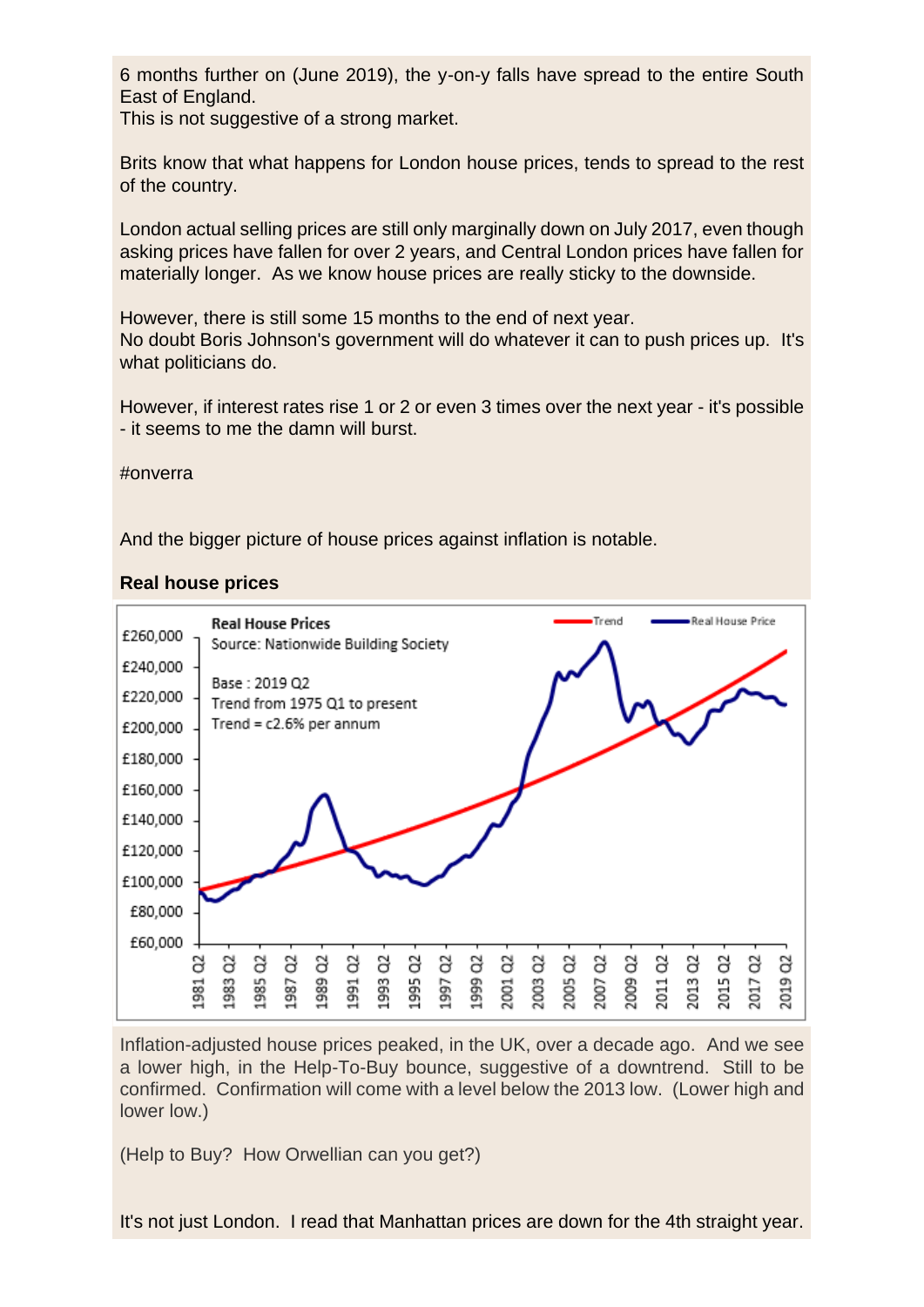Sydney is down for 2 years. San Francisco is down. Vancouver is down. Whatever is going on it's nothing to do with British Independence. You didn't really believe British Independence had anything to do with house prices, did you?

And, by the way, I still come across loads of folk who are absolute believers in the myth that size of land and numbers of people and houses determine house prices. Ease or tightness of lending and costs of borrowing (mortgage rates) are FAR MORE important to house prices.

If it was all about land and numbers of people, how can the likes of Hong Kong ever have house price crashes? Yet they do.

The bulk of portfolio managers has NEVER managed money in an era of rising inflation.

They have only known falling inflation, throughout their careers. Just like you. What is your portfolio adviser / manager saying and doing?

What should YOU do to secure and grow your wealth and purchasing power? Don't put it off till it's self-evidently too late.

If your portfolio, altogether (pensions, ISAs, other investments), amounts to at least £500k, why not arrange a no-obligation discussion with me about your plans and objectives?

We also advise high earners, whose portfolios will get there.

We advise clients all over the UK and indeed on 3 continents.

Our most important and most often repeated philosophy is:

"We advise you based on what we would do, were we in your shoes, given what we know".

Call me personally to see how we can help.

Please note, carefully, the following important message:

I think most folk also do not realise, in big picture, the excellent opportunities in our markets.

They will. But will they have benefited?

If you have any queries over any of the issues raised do not hesitate to get in touch with me by calling me or emailing me *[here](mailto:jdavis@jonathandaviswm.com?subject=Query%20from%20October%202019%20Booms%20%26%20Busts%20Report)*.

Follow me @j0nathandavis where I frequently comment and link to material commentaries on markets and economics. See *[Jonathan Davis youtube](https://jonathandaviswealthmanagement.com/MW5-6IQR6-382O84-3S5ILV-1/c.aspx)* channel.